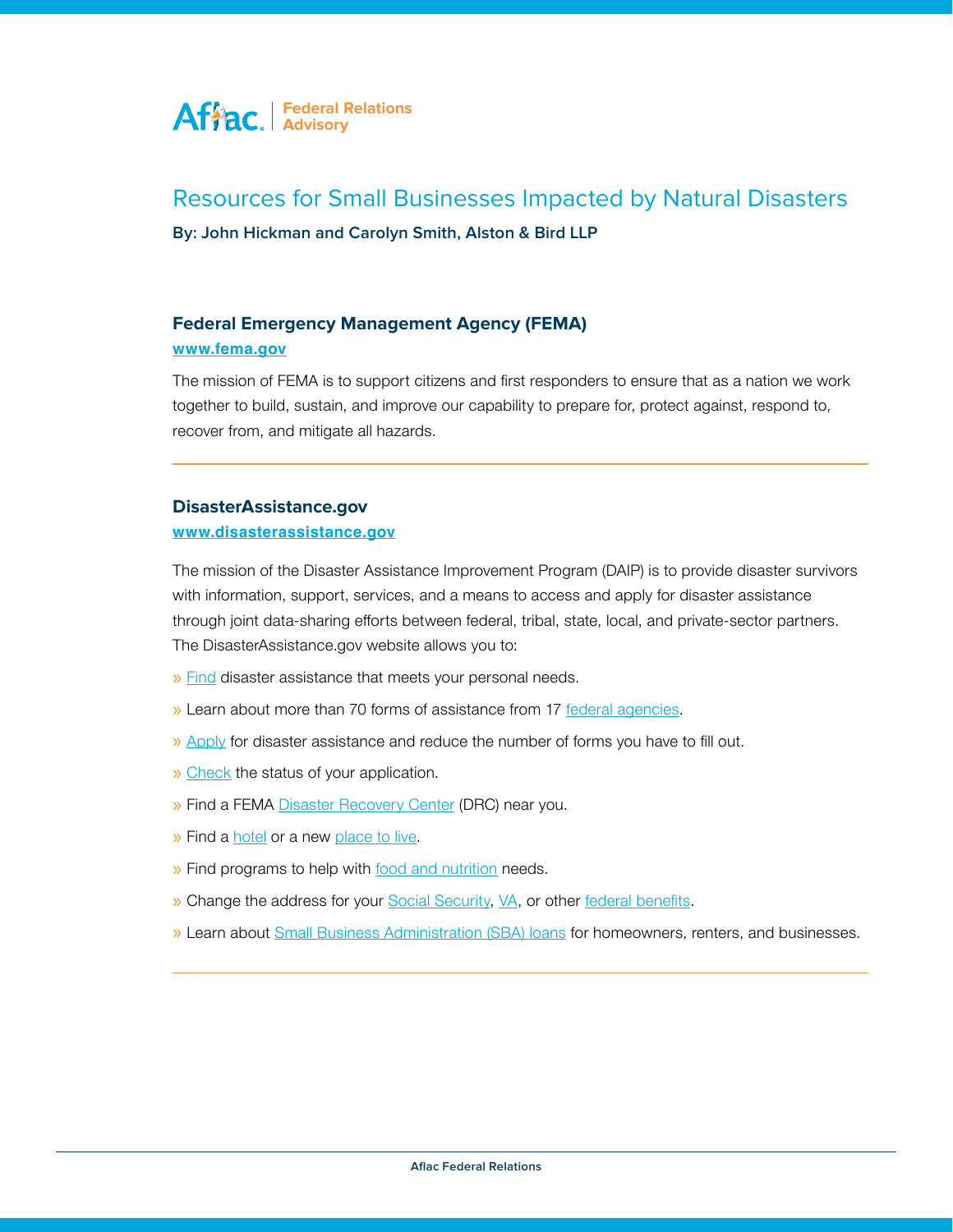# **Small Business Administration (SBA) [www.sba.gov](http://www.sba.gov)**

The SBA offers low-interest, long-term disaster loans to small businesses, private non-profit organizations, homeowners, and renters to repair or replace uninsured or underinsured disaster-damaged property. Loan amounts and terms are set by the SBA and are based on each applicant's financial condition. The SBA works alongside FEMA at Disaster and Business Recovery Centers, where disaster survivors are able to apply in person and get counseling on the next steps toward recovery.

For those impacted by Hurricanes Harvey and Irma, the SBA is also providing a 12-month deferment of principal and interest payments for SBA-serviced business and disaster loans that were in "regular servicing" status on August 25, 2017 in those primary counties designated as federal disaster areas.

#### **Find more information at:**

[www.sba.gov/loans-grants/see-what-sba-offers/sba-loan-programs/disaster-loans](http://www.sba.gov/loans-grants/see-what-sba-offers/sba-loan-programs/disaster-loans)

## **Benefits.gov:**

#### **[www.benefits.gov](http://www.benefits.gov)**

Benefits.gov is the official benefits website of the U.S. government, with a mission to reduce the expense and difficulty of interaction with the government while increasing citizen access to benefit information. The website provides online access to information from 17 federal agencies.

# **Internal Revenue Service (IRS) [www.irs.gov](http://www.irs.gov)**

Special tax relief and assistance is available to taxpayers in Presidential Disaster Areas. The IRS has provided information about special provisions for those impacted by natural disasters including Hurricanes Harvey and Irma. These include:

- » Relief from certain tax filing deadlines.
- » Deducting casualty losses from income.
- » Special relief to encourage leave-donation programs for victims of Hurricane Harvey.
- » Allowing 401(k) plan loans and hardship distributions to victims of Hurricane Harvey and members of their families.